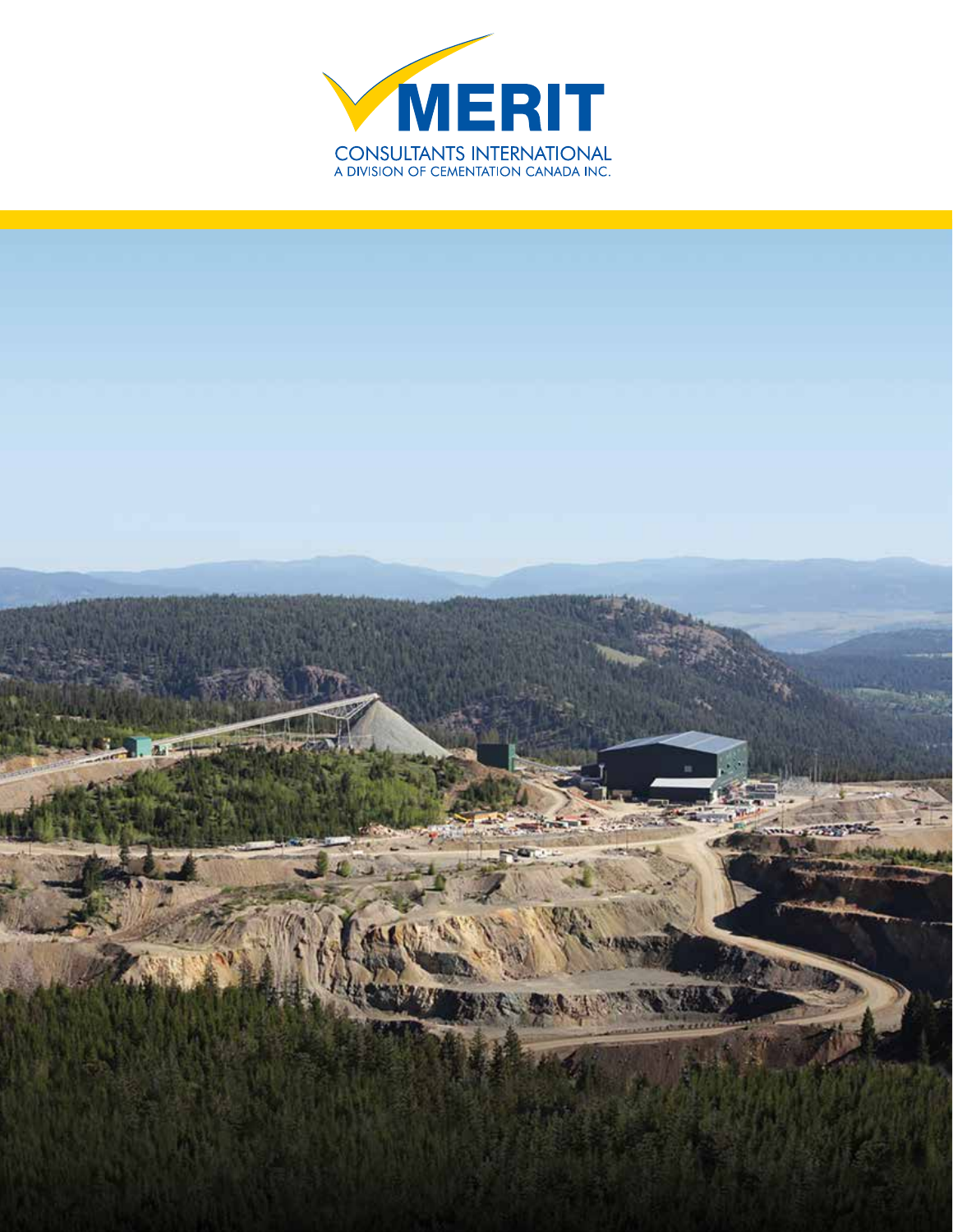

# The expertise and capacity to manage all facets of your project.

Merit Consultants International works on behalf of Clients worldwide delivering Project and Construction Management services to the mining sector. With over 30 years of hands-on experience from studies through commissioning, the Merit team has the knowledge, expertise and capacity to manage all facets of your project development needs.



### Integrated Team Philosophy

We act as an extension of your development team or as an independent construction management group working in conjunction with the selected engineering group. Merit is mandated to continue in an independent manner, keeping the scope of a project in your, the Owner's control.

Merit contributes to and manages all levels of predevelopment studies, authors due diligence reports, acts on behalf of independent banks, provides study reviews and guidance on project development and executes construction management in an integrated team environment. We can assist with the selection and

coordination of resources best suited to a particular project, or operate as a stand alone group.

> *We act as an extension of your development team or as an independent Construction Management group*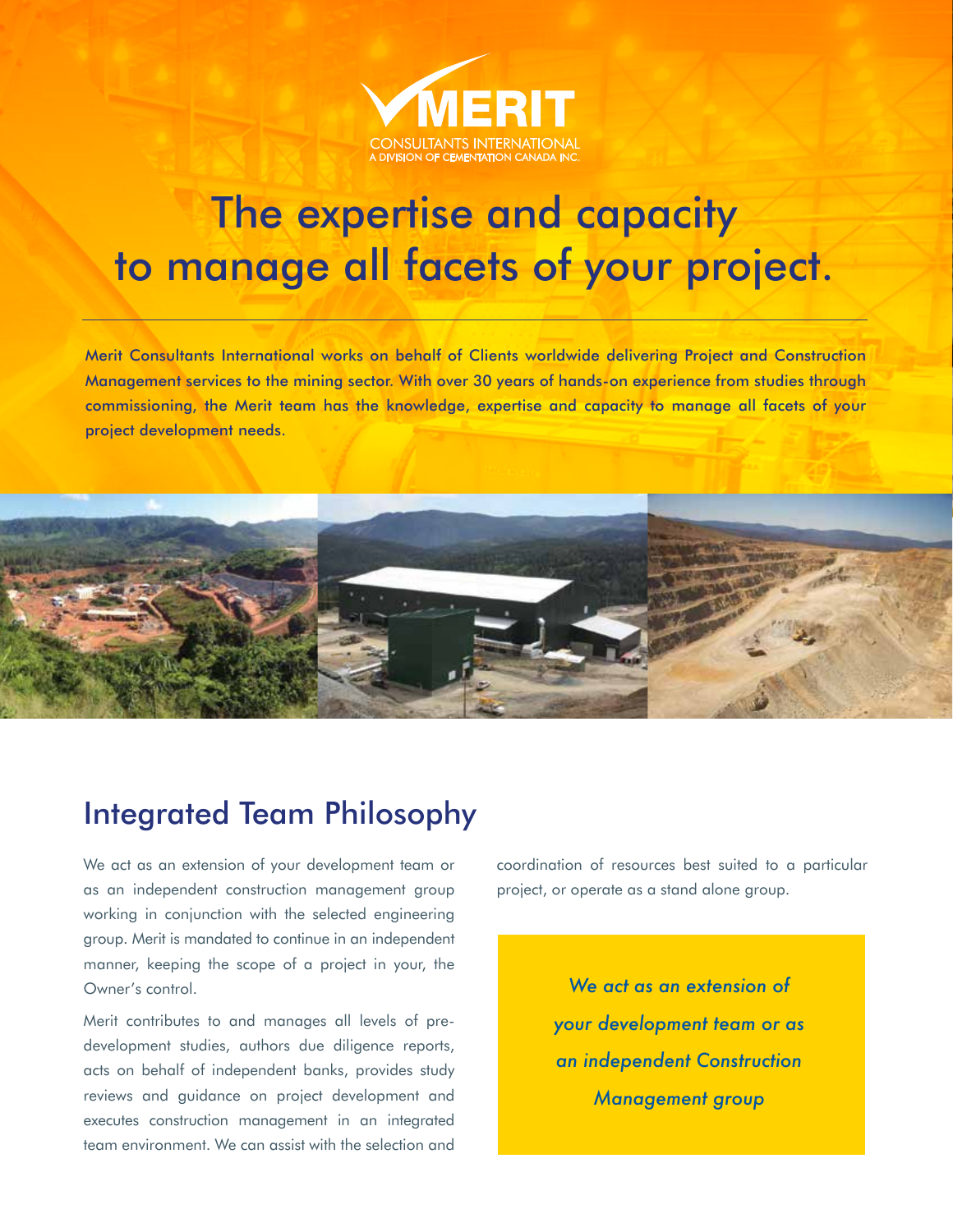#### Time Proven Processes and Methodology

Merit has developed an extensive database and baselines on industry project costs and statistics related to engineering and construction. We have a full suite of project procedures, policies and supporting construction execution documents. Using these tools with our network of contacts in the industry Merit is able to support Clients in the development of project feasibility studies, estimating, logistics, planning, selection of resources and execution of the work. In addition Merit supplies services for the selection and inspection of equipment, risk analysis and expert advice on matters related to project development.

*Extensive database and baselines on industry project costs and statistics related to engineering and construction*

### One Point Accountability

On specific projects one point accountability can improve project schedule and capital costs. On these projects Merit, with the Cementation Group, offers a turn-key Best for Project service for above and below ground mining projects.

### The Merit Advantage

The Merit advantage brings the expertise and resources required to manage your project on schedule and control your costs.

- Long term global project and construction management experience
- Focus on a construction driven based schedule
- Involvement and input into pre-construction activities with a view to improving project schedules, costs and execution
- Experienced site staff provide practical constructability review and interface with the Owner's consultants to mitigate schedule delays and cost overruns
- Timely and straight forward reporting